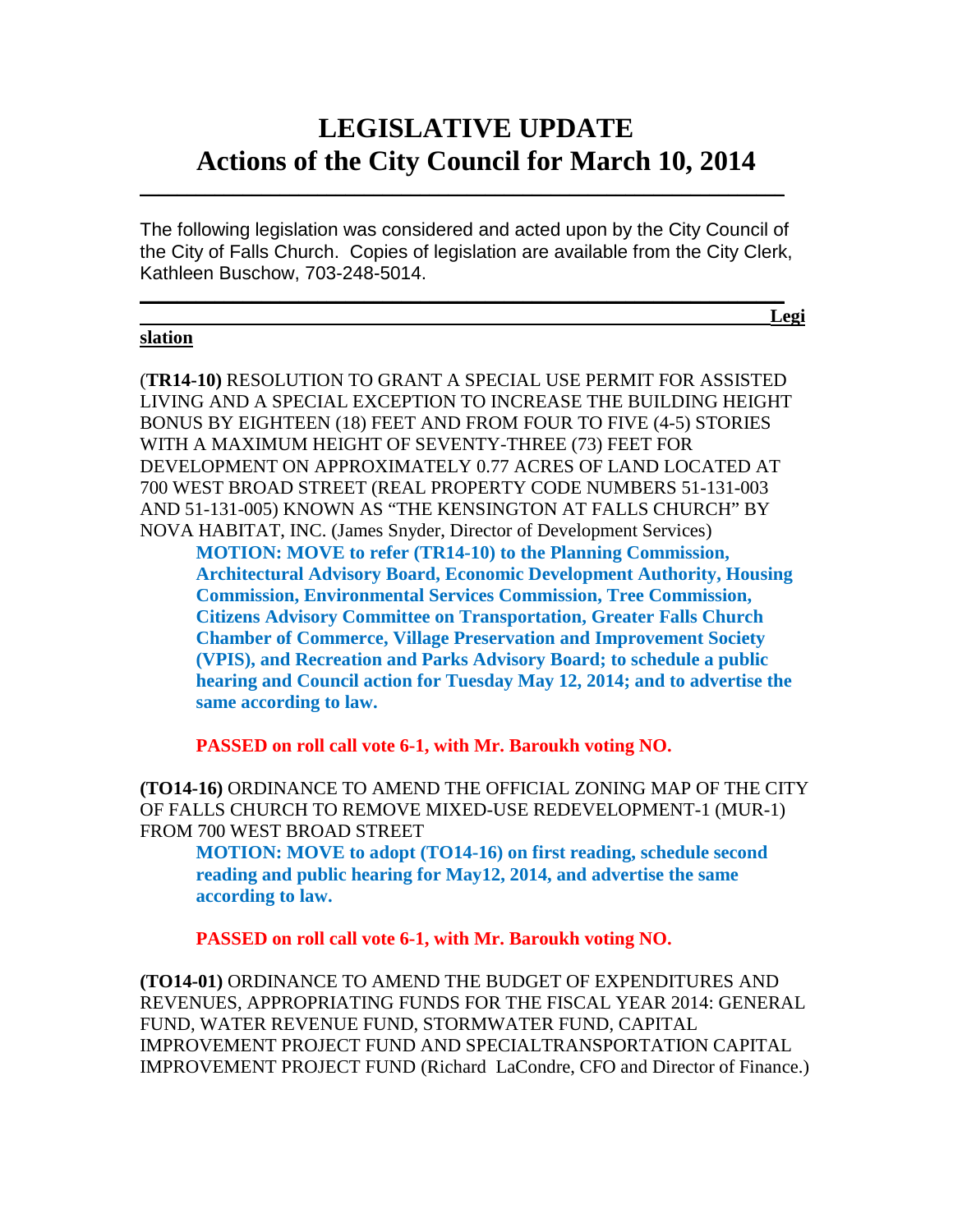**MOTION: Move to approve (TO14-01) on first reading -- but removing the item at lines 80-94 and the associated dollar amount in the ordinance - schedule second reading and public hearing for March 24, 2014, and advertise the same according to law. {Item E. Use of Fund Balance: \$847,627, was removed from consideration and will be voted on as a separate ordinance.}**

**PASSED on roll call vote, unanimously 7-0.**

**(TO14-03)** ORDINANCE TO APPROVE A SIX-MONTH EXTENSION OF THE CABLE TELEVISION FRANCHISE HELD BY COXCOM, LLC, UNTIL JANUARY 31, 2015, TO ALLOW THE CITY AND THE FRANCHISEE TO COMPLETE RENEWAL DISCUSSIONS (Cindy Mester, Assistant City Manager)

**MOTION: MOVE to adopt (TO14-02) on first reading, schedule public hearing and second reading for March 24, 2014, and to advertise the same according to law.**

**PASSED on roll call vote, unanimously 7-0.**

### **Consent Calendar**

(1) AUTHORIZE THE CITY MANAGER TO AMEND THE CONTRACT WITH AM-LINER EAST, INC. TO EXPEND UP TO \$800,000 ANNUALLY FOR SANITARY SEWER MAIN LINING SERVICES (SUBJECT TO ANNUAL APPROPRIATION OF FUNDS BY CITY COUNCIL). (Mike Collins, Director of Public Works)

CONSENT MOTION: MOVE to authorize the City Manager to amend the contract with Am-Liner East, Inc. to expend up to \$800,000 annually for sanitary sewer main lining services (subject to annual appropriation of funds by City Council).

#### o *Appointments*

a. New Applicants

1. Julia Peterson – Girls' Home Advisory Board: (10/01/11) – 09/30/15 (Unexpired Term)

2. Stephanie Oppenheimer – Library Board of Trustees: (07/01/10) – 06/30/14 (Unexpired Term)

3. Andrea Caumont – Citizens' Advisory Committee on Transportation: (02/01/13) – 01/31/16 (Unexpired Term)

#### b. Reappointments

1. Hal Morgan – Citizens' Advisory Committee on Transportation: 02/01/14 – 01/31/17

- 2. Peter Oppenheimer Environmental Services Council: 03/01/13 –02/28/16
- 3. William Schellstede Environmental Services Council: 03/01/13 02/28/16
- 4. Peter Adriance Environmental Services Council: 03/01/11 02/28/14
- 5. M.T. Gutmanis Housing Commission: 01/01/14 12/31/16